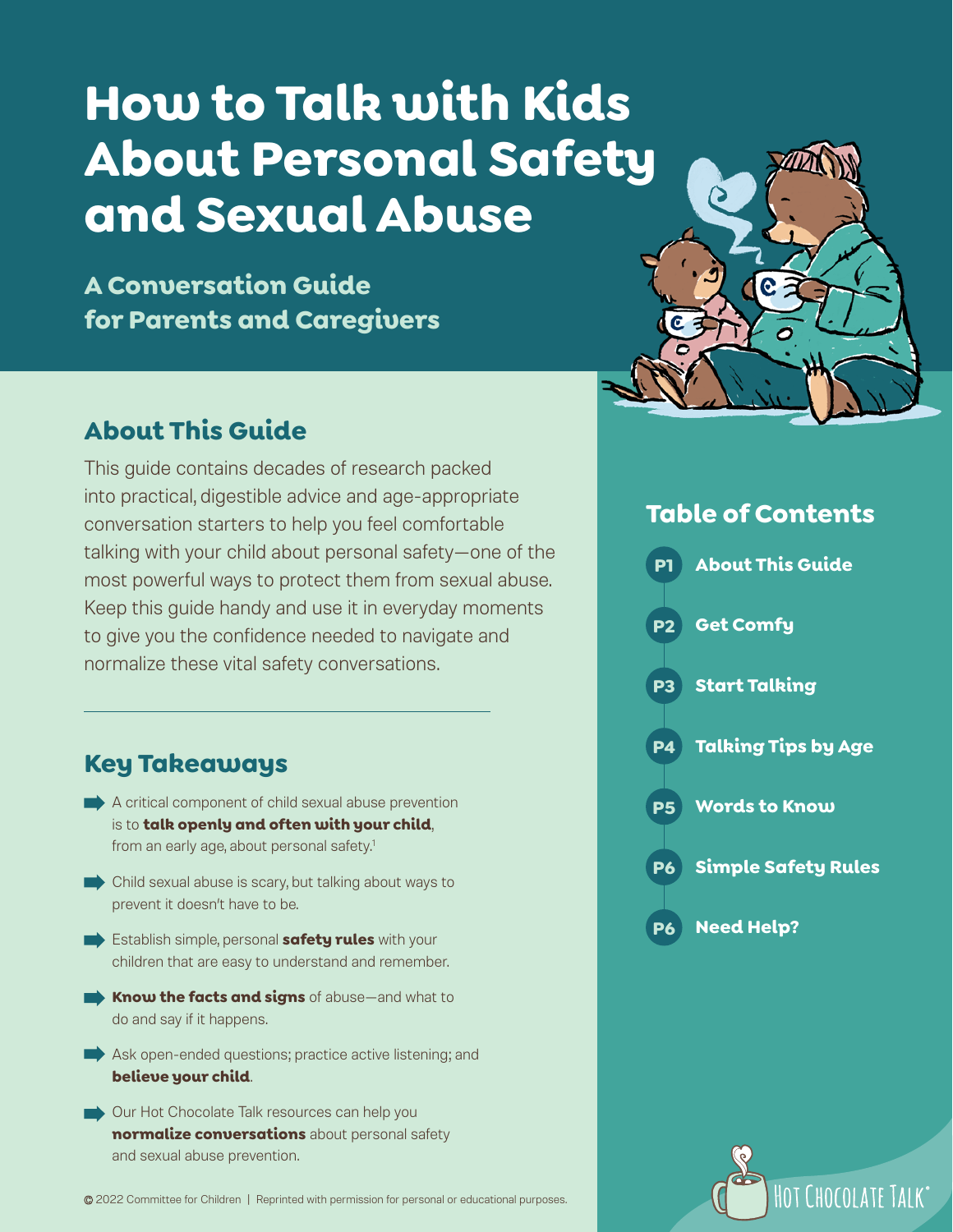## **Get Comfy**

Bring a sense of warmth, comfort, and normalcy to personal safety conversations so your child feels comfortable coming to you with questions and concerns.



**Anytime is the right time** to talk with your child, but it helps to feel calm and relaxed.



**Look for opportunities in your daily routine** that allow some privacy, like bedtime or in the car, because your child may not want to open up about a sensitive topic in a public place.



**Be ready to respond appropriately** if your child tells you about any inappropriate behavior.

### **Best Practice**

Listen actively and watch for signs of abuse, such as physical discomfort or behavior. If your child discloses abuse, stay calm. Then with care, not denial or anger, assure them that you believe them and that you'll keep them safe. Don't rush them or insist on details. What you can say:

> **"It took a lot of courage to tell me about this. I believe you."**

**"Everything will be okay. I can help keep you safe because you told me."**

**"Tell me more. What happened next?"**

### **Tip**

#### A **mug of hot chocolate**

or another treat might help create a **cozy atmosphere**. Remember, kids will follow your lead. Approach the subject of personal safety matter-of-factly, just as you would any other safety topic.



### **What the Research Says**

- **Children who are informed** about their bodies and who feel comfortable talking openly with a caring adult are **less likely to be abused** and more likely to disclose abuse if it happens.<sup>2</sup>
- Many parents are reluctant to educate their children about sexual abuse because they view it as an **uncomfortable topic to discuss**. 1
- **In about 90 percent of sexual abuse cases**, children know their offender. Often, it's someone the family knows and likes, which is why many children are afraid to tell.<sup>3</sup>
- $\blacksquare$  If your child discloses abuse, stay calm and believe them; **children rarely lie about abuse**. 4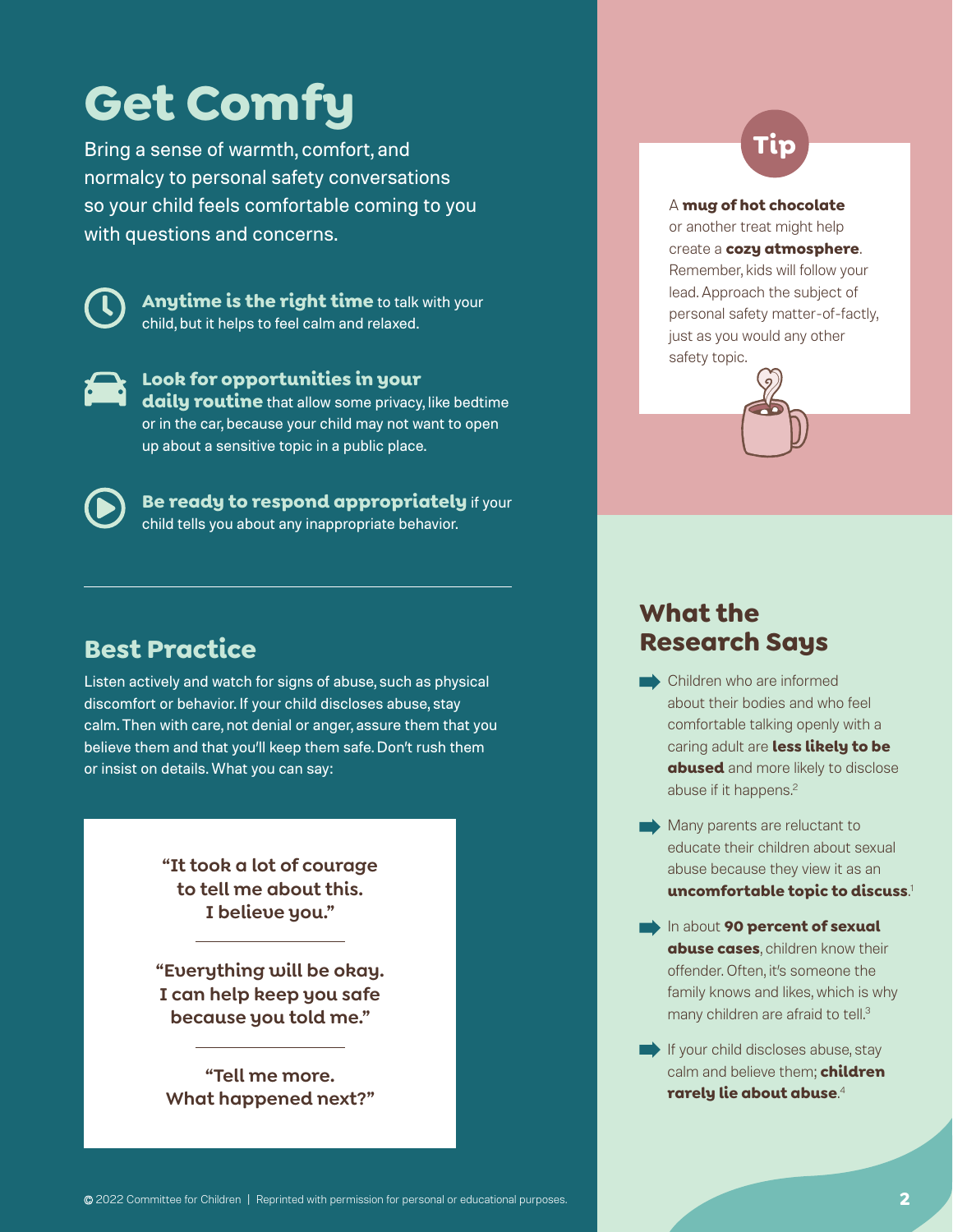### **Start Talking**

If you're not sure what to say or when to talk with your child about personal safety, try using the following tips and conversation starters. If your child isn't receptive right away, that's okay. Try again another time. The most important aspect of these talks is to create an open line of communication.

**Bath Time** When bathing your young child, you can teach them the correct names for all body parts, so if they are harmed, they can accurately describe what happened. Also, research indicates that well-informed children are less likely to be targeted by offenders.

**"Can you name all the parts of your body? Eyes, ears, elbows, penis, knees…"** 

**"Can you point to the parts of your body covered by a swimsuit? They're covered because they're private."**

स्रिय **Leaving the House** When your child is getting ready to go somewhere, whether to school, an activity, or a friend's house, this can be your cue to remind them about personal safety rules.

 $-10<sub>1</sub>$ 

**"Let's have a quick chat before you leave. I want to go over a few safety rules."** 

**"Just in case you need me for anything, I want to make sure you know the safety plan and have all of our emergency contact information."**

**Bedtime** When tucking your child in at night or snuggling on the couch, you can read together and ask open-ended questions about the book themes or situations that might relate to personal safety.

**"What touches did you notice that might have been unsafe? What would you do in that situation?"** 

**"Some touch is never okay, like hitting. Other touches depend on the person and situation. No adult should ever touch you and then ask you to keep it a secret."**

**Playtime** Playing games together can be a good opportunity to start teaching basic concepts of consent. Start by explaining rules for safe and unsafe touches. Teach them that it's always okay to refuse touches, even if it seems fun (like tickling).

**"Always ask before touching someone else."** 

**"Listen when someone says 'No' or 'Stop.'"**

**Side by Side** Older kids often find it easier to talk when they're not looking directly at someone. The best time to connect may be while engaged in an activity such as riding in a car or cooking a meal together. Ask open-ended questions and listen carefully for any comments that might hint at discomfort. Try watching the news or a movie together, using the content to bring up specific topics, such as new romantic feelings.

**"Being in a relationship can sometimes feel complicated. Let me know if you ever want to chat about how things are going."** 

**"It's always okay to say 'No,' even if you've already said 'Yes.'"**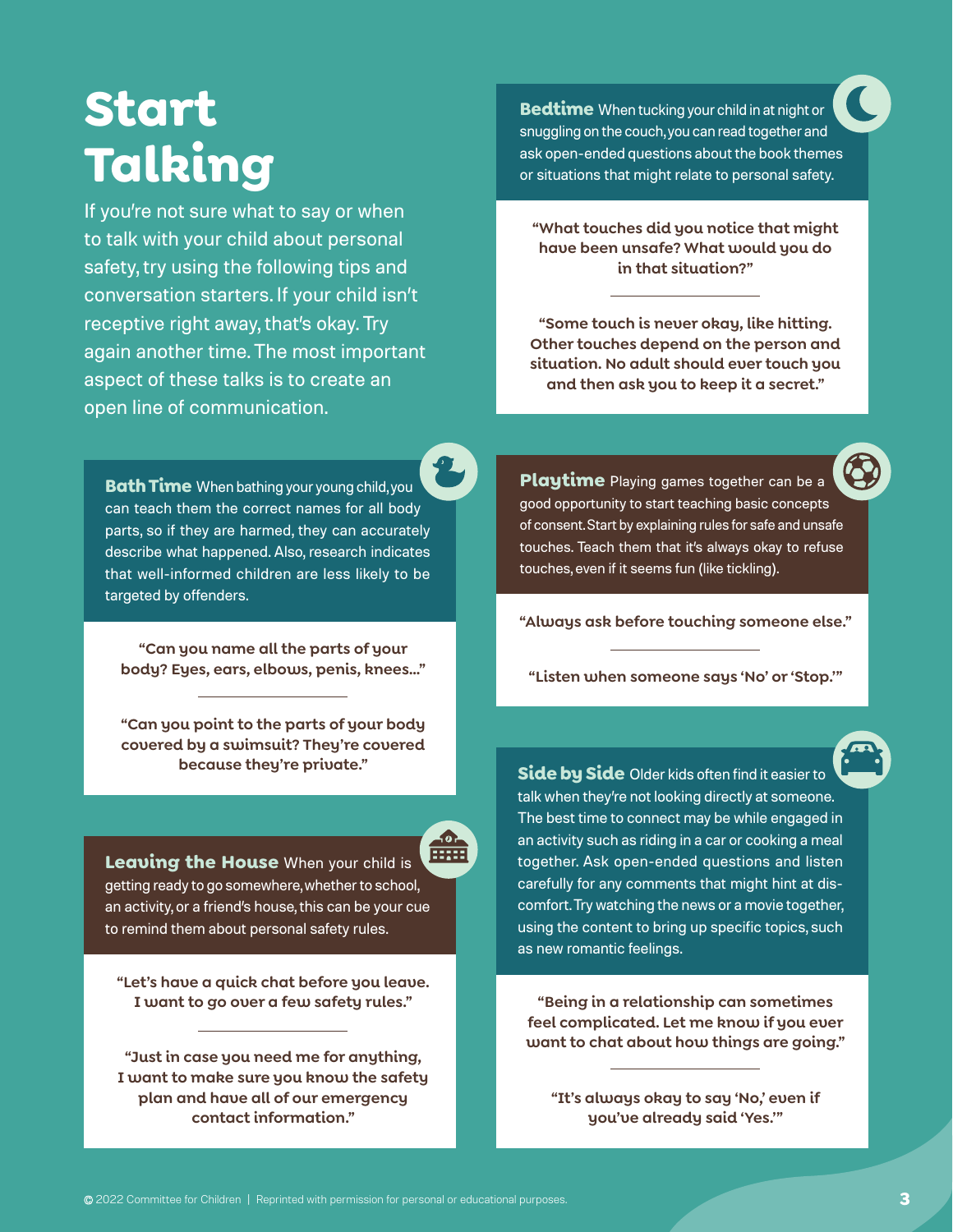# **Talking Tips by Age**

Having regular talks about personal safety is important for raising a confident, resourceful child who can make safe choices.

**0-5**

#### **Keep conversations short and**

**simple** with toddlers and young children. Focus on teaching basic personal safety rules, the correct names for all the body parts, and how to refuse unwanted touches.

**"A bigger person should NEVER touch your private parts."**

**"You can always say 'No' or 'Stop' if you don't like something."**

**"Never keep secrets about touching. The only safe secrets are those that eventually can be shared, like birthday surprises."**

**Be more specific** with the rules and continue to regularly remind your child of the personal safety rules. It should feel just as normal to say, "Look both ways before crossing the street" as it would to say, "Remember: No one should ever touch your private body parts except to keep you healthy."

**6-8**

**"Safe touches make you feel well-cared for and loved, like a hug from a parent. They're good for you. Unsafe touches make you feel uncomfortable and might even hurt."**

**"Pay attention to different feelings in your body, like butterflies in your tummy, sweaty palms, or a fast heartbeat. That might mean a situation is not okay."**

### **9-10**

**Review family safety rules** and go into more detail about privacy, different types of touches, and how to recognize behavior that makes them uncomfortable. At this age, your child may spend more time away from you at friends' homes or activities, and they may also spend more time online without your supervision. Know who your child spends time with, including coaches, music instructors, and friends' older siblings.

**"Not all abuse involves touching. It's not okay for someone to show you their private body parts or ask to see yours, in person or online."**

**"No one should take photos of your private body parts or show you photos of other people's private parts."**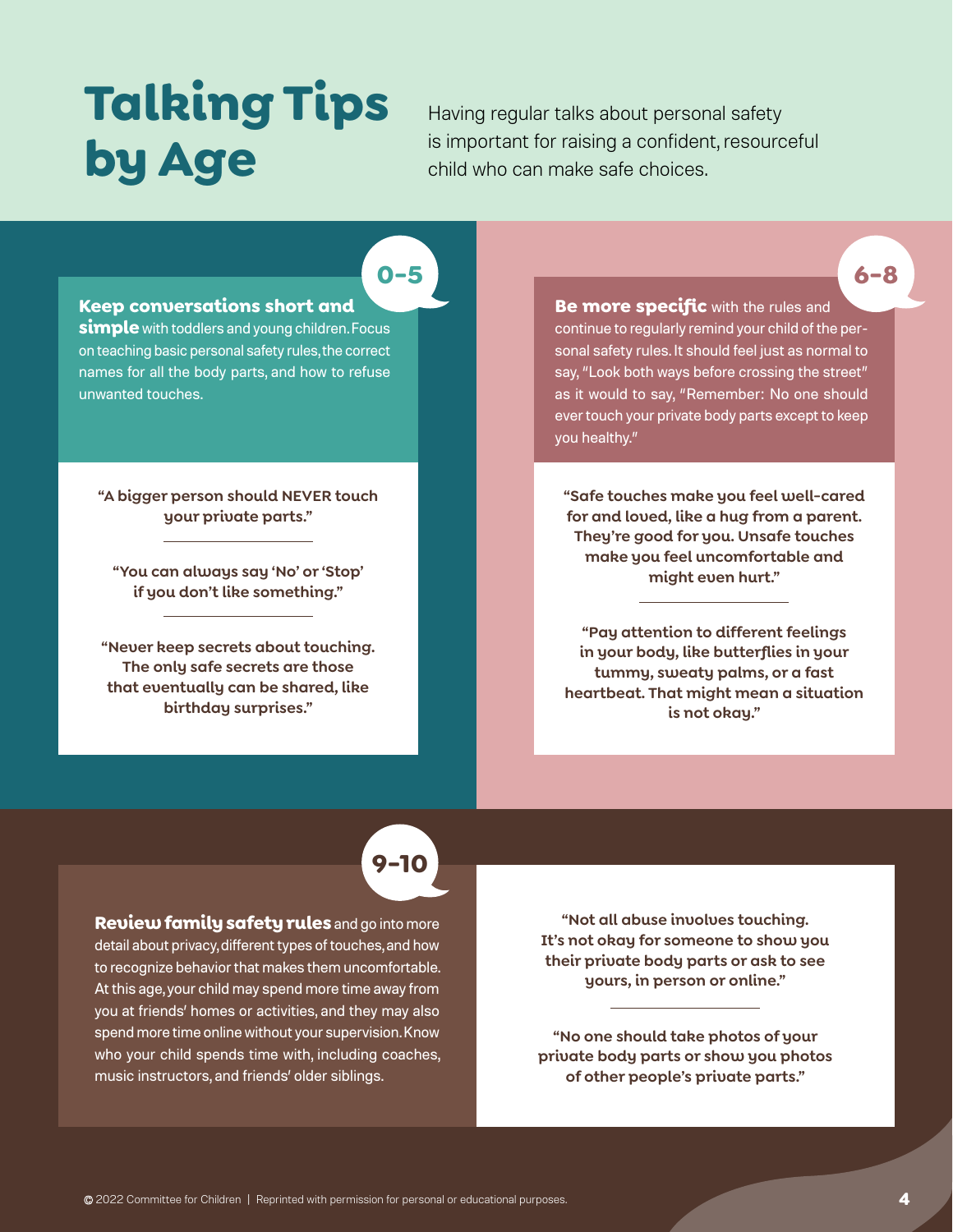# **Talking Tips by Age (continued)**

**Many of the same safety rules** apply to older kids but might need to be framed in a way that's more open-ended. Rather than giving a one-sided talk about safe choices that your child may tune out, focus on open, honest, and ongoing dialogue. Build trust and comfort over time and adapt your conversations to be more informative and nuanced as they age.

**"I noticed you hanging out with some new kids at the basketball games. I'd love to hear more about them."**

**"Being in a relationship can sometimes get complicated. Let me know if you ever want to chat about how things are going."**

**"I know you have strong feelings for your girlfriend, so even though it may seem awkward, we need to talk about safety and consent."**

**"It's always okay to change your mind and stop sexual activity at any time, even if you've already said 'Yes.' Your feelings and safety come first."**

**"It's never okay for someone to use sex or your feelings to try to control you. If that happens, tell them it's not okay, and then tell me so we can talk about it."**

**"It's important to watch out for your friends. If you see something inappropriate, say something."**

#### **Words to Know**

It's estimated that nearly 36 percent of offenders are older children or teens, so, it's critical to thoroughly explain personal boundaries and consent.

**Assault:** According to the United States Department of Justice, sexual assault is "any nonconsensual sexual act proscribed by federal, tribal, or state law, including when the victim lacks capacity to consent."5 Even unwelcome sexual gestures can sometimes be intrepreted as assault, as well as having sex with people who are under the influence of alcohol or drugs.

**Child Sexual Abuse:** Definitions vary from state to state, but in general terms, child sexual abuse includes any activity with a minor to meet the offender's sexual needs. It does not have to be physical; it can be looking, showing, or touching.

**Consent:** Legal definitions also vary from state to state, but generally, consent means freely giving permission or agreeing to do something. One consistent part of consent is that the absence of 'No' does not mean someone has given consent. They must clearly say 'Yes.'

**Sexting:** Sharing nude or suggestive content online or via mobile phones is known as sexting, which is illegal for minors and in some states, for consenting adults as well.

**Trafficking:** In child sex trafficking, a child under the age of 18 is bought or sold for sexual purposes or engages in sex in return for basic needs like shelter or food. The average age that a child is first exploited is 14 years old, and the average age that an exploited child first seeks services is 16 years old.<sup>6</sup> Learn more at [stolenyouth.org](https://stolenyouth.org/) and [missingkids.org](https://www.missingkids.org/).

#### **11+**